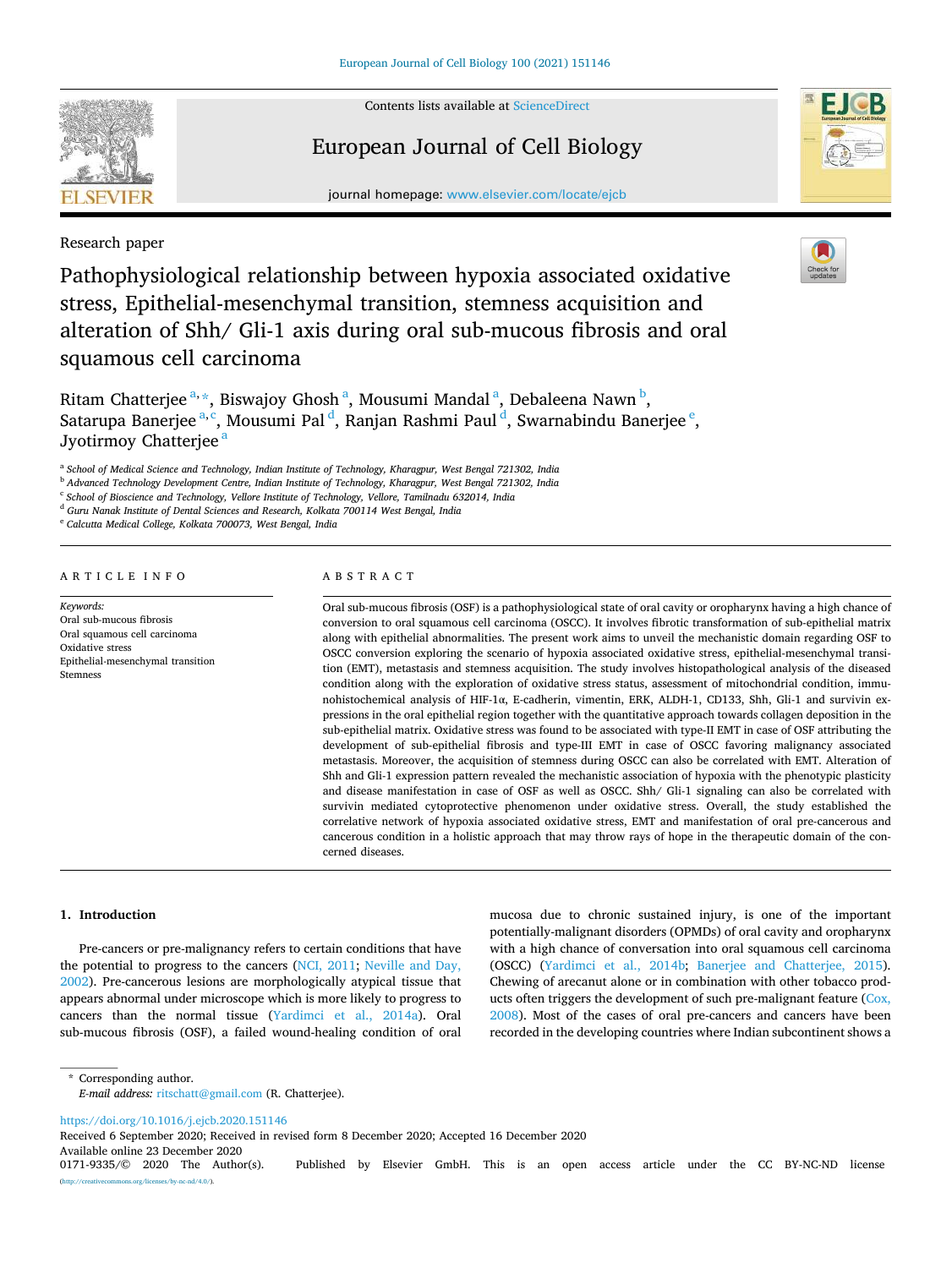high rate of incidence ([Mortazavi et al., 2014;](#page-9-0) [Dhillon et al., 2018](#page-9-0); [de](#page-9-0)  [Camargo Cancela et al., 2010](#page-9-0)). The detailed mechanistic aspects of transformation of such OPMDs to the OSCC largely remained elusive till date. The present study holds a mechanistic approach towards understanding the process from the view point of bio-molecular changes.

Abnormal production of reactive oxygen species (ROS) can bring about oxidative stress causing a lot of pathophysiological alterations of normal signaling proteins, macromolecules, nucleic acid etc. which indeed results in the development of a great many human diseases [\(Li](#page-9-0)  [et al., 2016](#page-9-0); [Schieber and Chandel, 2014\)](#page-9-0). ROS has been reported to promote malignancy through ERK signaling cascade ([McCubrey et al.,](#page-9-0)  [2007;](#page-9-0) [Jing et al., 2011;](#page-9-0) [Chatterjee and Chatterjee, 2020](#page-9-0)). Work of [Radisky et al. \(2005\)](#page-9-0) and [Rhyu et al. \(2005\)](#page-9-0) also presented ROS as a facilitator of epithelio-mesenchymal transition (EMT) in certain cell types. For more than two decades, the concept of EMT emerged as the major mechanism of "invasion-metastasis cascade" for the carcinoma cells ([Fidler, 2003](#page-9-0); [Thompson and Newgreen, 2005;](#page-10-0) [Shibue and Wein](#page-9-0)[berg, 2017\)](#page-9-0). It includes remarkable morphological alterations from epithelial to mesenchymal phenotype that facilitates enhanced motality and invasion [\(Sarkar et al., 2017](#page-9-0); [Brabletz et al., 2018](#page-8-0)). EMT also promotes cancer stem cell (CSC) phenotype i.e. stemness marker pattern, *in vitro* sphere forming ability, tumor-seeding potency as well as therapeutic resistance [\(Mani et al., 2008](#page-9-0); [Morel et al., 2008;](#page-9-0) [Pirozzi et al.,](#page-9-0)  [2011; Saxena et al., 2011](#page-9-0)). Work of [Higgins et al. \(2007\)](#page-9-0) demonstrated that hypoxia-inducible factor (HIF) signaling plays vital role in the EMT of renal epithelial cells. [Copple \(2010\)](#page-9-0) also demonstrated the role of HIF-1 $\alpha$  in promoting hepatocyte EMT. Hypoxia is associated with the over-production of ROS [\(Hamanaka and Chandel, 2009](#page-9-0)) and [Zhou et al.](#page-10-0)  [\(2009\)](#page-10-0) identified mitochondrial ROS as a crucial factor in hypoxia induced EMT of alveolar epithelial cells. Thus there is a clear reflection of the sequential process where hypoxia promotes ROS generation, ROS induces EMT and thereafter, EMT imparts stemness in cancer sub-population. Sonic hedgehog (Shh) signaling has been reported to play crucial role in both promoting EMT and maintaining cancer stem cell (CSC) population [\(Bhuria et al., 2019](#page-8-0)). Our recent review work also vividly discussed regarding the association of ROS, EMT and stemness in the perspective of oncogenesis [\(Chatterjee and Chatterjee, 2020\)](#page-9-0). Apart from cancer cell metastasis, EMT is also reported to be involved in the process of fibrosis. Our previous study depicted the process of EMT as a vital phenomenon behind the progression of OSF ([Das et al., 2013\)](#page-9-0). In order to gain deep insights into the detailed intricate mechanistic scenario of OSF and OSCC, the present study made attempt to investigate the role of redox status and associated malignancy related signaling alteration, EMT, development of fibrosis, acquisition of stemness etc. in concerned oral pathophysiologies.

#### **2. Materials and Methods**

# *2.1. Collection of tissue samples*

Oral incision biopsy samples from clinically detected OSF and OSCC were collected from Guru Nanak Institute of Dental Science and Research (GNIDSR), Kolkata, India. The patients considered for the study had the habit of smoking, consumption of tobacco products, chewing areca nut, pan masala etc. Each sample of OSF and OSCC was histologically confirmed after routine Haematoxylin and Eosin (H and E) staining by oral-pathologists. Representative clinical images (Fig. 1) were taken, and a proper clinical record [\(Table 1A](#page-2-0), B) was maintained. Ten samples of oral mucosa removed from muco-periosteal buccal flaps obtained from surgical extraction of third molar from healthy individuals having no clinical symptoms of oral pre-cancer and cancer and without any oral habits had been considered as normal samples. Apart from taking biopsy, buccal smears were also collected on slides for Janus green-B staining. All the procedures had been carried out by the approval of Institutional Etical Committee (GNIDSR/IEC/15-1 dt. 05/ 01/2015) of GNIDSR and abiding by the guidelines of the Indian Medical Association and the World Medical Association.

#### *2.2. Tissue processing*

A part of the each biopsy specimen was kept for scanning electron microscopy (SEM) and the rest portion was fixed with 10% phosphate buffered formalin and thereafter subjected to paraffin blocking. Later on the paraffin embedded tissue blocks were subjected to microtomy to



**Fig. 1.** Representative clinical photographs of Normal oral mucosa (A), Oral sub-mucous Fibrosis (OSF) (B) and Oral Squamous Cell Carcinoma (OSCC) (C).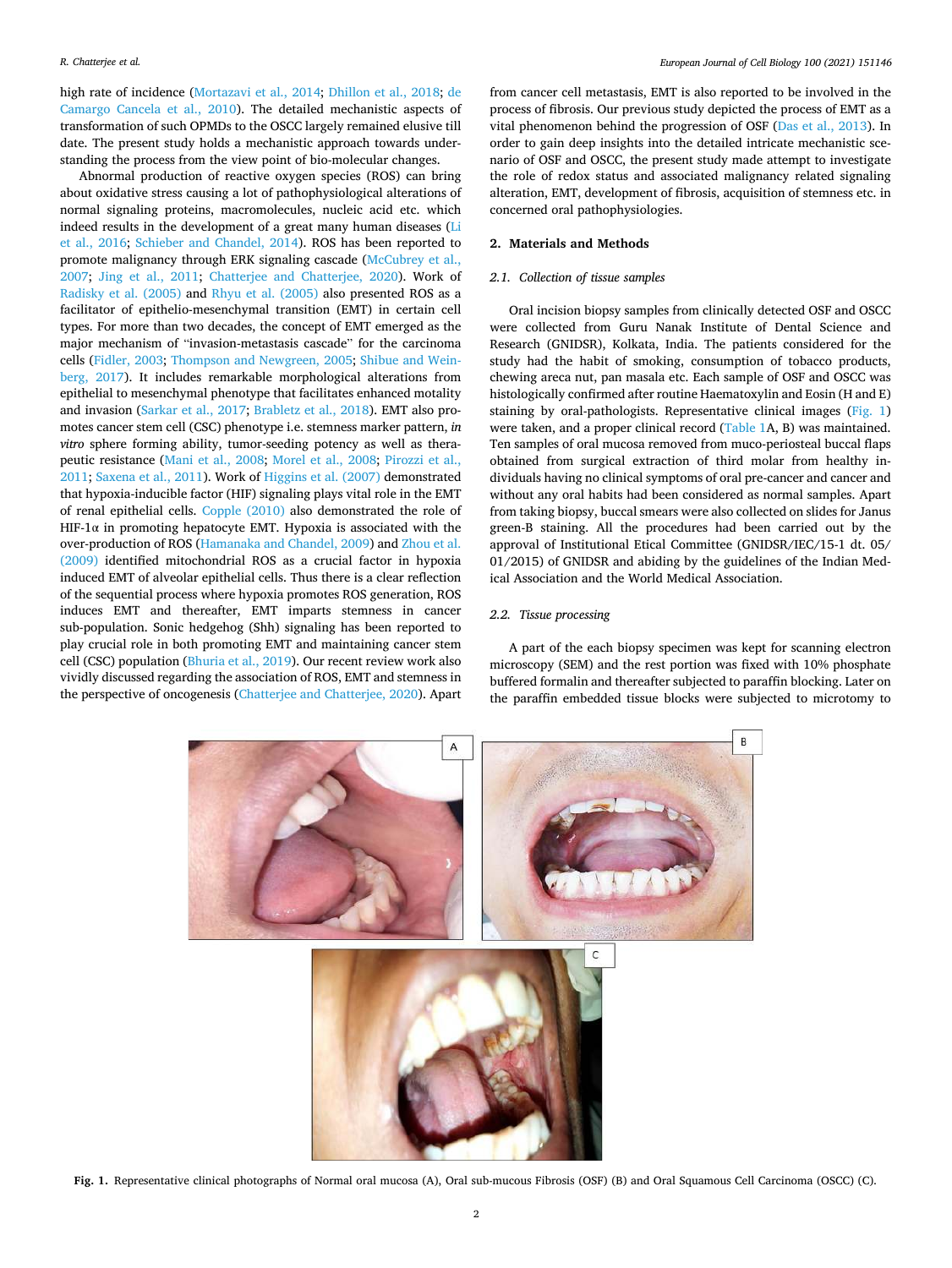#### <span id="page-2-0"></span>**Table 1**

Clinical information on patients.

| Table-1A: OSF                                      |                       |                   |
|----------------------------------------------------|-----------------------|-------------------|
| Clinical Features                                  | Number of<br>patients | Percentage<br>(%) |
| <b>OSF Biopsies used</b><br>Age                    | 12                    |                   |
| Within 20-30 yrs                                   | 5                     | 41.66             |
| Within 30-40 yrs                                   | 7                     | 58.33             |
| Gender                                             |                       |                   |
| Male                                               | 8                     | 66.66             |
| Female                                             | 4                     | 33.33             |
| <b>Habits</b>                                      |                       |                   |
| Areca nut chewing                                  | 12                    | 100               |
| Different sites of involvement                     |                       |                   |
| Buccal Mucosa, Labial Mucosa, Retromolar<br>region |                       |                   |

#### **Table-1B: OSCC**

| <b>Clinical Features</b>              | Number of<br>patients | Percentage<br>(%) |
|---------------------------------------|-----------------------|-------------------|
|                                       |                       |                   |
| <b>OSCC Biopsies used</b>             | 14                    |                   |
| Age                                   |                       |                   |
| Within 30-40 yrs                      | 6                     | 40                |
| Within 40-50 yrs                      | 8                     | 60                |
| Gender                                |                       |                   |
| Male                                  | 5                     | 45                |
| Female                                | 9                     | 55                |
| <b>Habits</b>                         |                       |                   |
| Tobacco product (khaini. Gutkha etc.) | 4                     | 33.33             |
| chewing                               |                       |                   |
| Areca nut chewing                     | 5                     | 41.66             |
| Smoking                               | 3                     | 25                |
| $Smoking + tobacco product$ chewing   | $\overline{2}$        | 16.66             |
| Different sites of involvement        |                       |                   |
| Buccal Mucosa and Gingival region     |                       |                   |

obtain 4 μm thick tissue sections which were mounted on albumin and poly-L-lysine coated glass slides for histopathological, immunohistochemical, Fourier transform infrared (FTIR) spectroscopic as well as Atomic force microscopic studies.

### *2.3. Histopathology*

Routine H and E staining was done with the tissue sections of normal, OSF and OSCC oral mucosa to understand the overall structural changes in the tissue level. Mallory's trichrome (MT) staining was done for the detection of altered collagen concentration in the sub-epithelial region of buccal mucosa in normal, OSF and OSCC conditions. Quantitative approach was implied to detect collagen intensity at different sites in sub-epithelium by image analysis using NIH Image J software.

#### *2.4. Immunohistochemistry*

Paraffinized tissue sections were baked at 60 ℃ for one hour followed by de-parafinization with xylene treatment. Re-hydration was done by bringing the sections into water after passing through downgrades of alcohol. Tissue sections were then subjected to antigenretreval by heating in microwave with Tris EDTA buffer for 20 min using EZ-antigen Retrieval System V2 (BioGenex, USA). Immunostaining of the tissue sections were done using the following antibodies: anti-4-HNE (Abcam, UK), anti-HIF-1α (Abcam, UK), anti-E-cadherin (Abcam, USA), anti-vimentin (Abcam, USA), anti-ALDH-1 (Cell Signaling Technology, USA), anti-CD133 (Cell Signaling Technology, USA), anti-Shh (Cell Signaling Technology, USA), anti-Gli-1 (Cell Signaling Technology, USA), anti-survivin (Abcam, UK). Immuno-detection was done by kit-based chromogenic method (Super Sensitive Polymer-HRP IHC Detection System kit, BioGenex, USA) using HRP-conjugated secondary antibodies and chromogen 3,3′ -diaminobenzidine (DAB). Sections were counterstained with Hematoxylin and observed under light microscope (Leica DM750). Microscopic images were analyzed using NIH Image J software to determine the DAB staining intensity.

#### *2.5. FTIR Spectroscopy*

Paraffin-embedded tissue sections were thoroughly deparaffinised in xylene, and dehydrated with acetone treatment. The dehydrated tissues were ground with KBr before casting into pellets. The KBr pellets containing the sample were then used for FTIR (Nicolet 6700, Thermo Fisher, USA) in transmission mode. The spectral data [Fig. 2] were collected with a DTGS detector (aperture 8 mm) in the range of 4000- 400 cm-1 with a spectral resolution of 4  $cm^{-1}$  by averaging 32 scan per run. A total of  $N = 3$  samples were used for each group for FTIR spectroscopy and analysis. The spectral analysis was performed in Matlab R2019a and Spectragryph 1.2 software. All spectra were cropped in the range of desired bands. For lipid oxidation study the range of 3800-1400 cm-1 was used.

#### *2.6. Atomic Force Microscopy*

Atomic force microscopy (AFM) of the tissue sections were done following the protocol of Anura et al. 2017 [\(Anura et al., 2017\)](#page-8-0). In brief, sections were de-parafinized, hydrated and subjected to AFM scanning (Bruker Multimode 8 AFM, Bruker Corporation, USA) at rate of 0.8 Hz with 256  $\times$  256 pixel resolution at room temperature of 24 °C in PFQNM mode. The processing and analysis of the AFM images were done using the NanoScope Analysis 1.5 software (Bruker, USA).

# *2.7. Scanning Electron Microscopy*

Tissue samples kept for SEM were fixed in 2.5% gluteraldehyde for overnight. The tissues were then dehydrated by passing through ascending grades of alcohol. Thereafter, the tissues were dried, coated with gold in vacuum and finally subjected to scanning electron microscopy (Zeiss, Germany).

# *2.8. Analysis of mitochondrial condition*

Mitochondrial status of the oral epithelial cells during normal, OSF and OSCC conditions were studied by Janus Green-B (JGB) staining. It is a supravital staining procedure where the oxidative condition that generally prevails in the mitochondria can be determined by the intensity of the blue-green coloration. JGB staining indirectly determines the mitochondrial dysfunction because any rupture in the mitochondrial membrane results in the release of oxidative content of the mitochondria in the cytosol and increased blue-green staining intensity of the cytosol due to JGB staining correlates to the extent of the mitochondrial membrane rupture. JGB staining was performed with the buccal smears of epithelial cells from normal, OSF and OSCC individuals as per the protocol of [Chatterjee et al. \(2016](#page-9-0)). Briefly, the buccal smears were



**Fig. 2.** Representative FTIR spectra from normal, OSF and OSCC oral mucosal samples.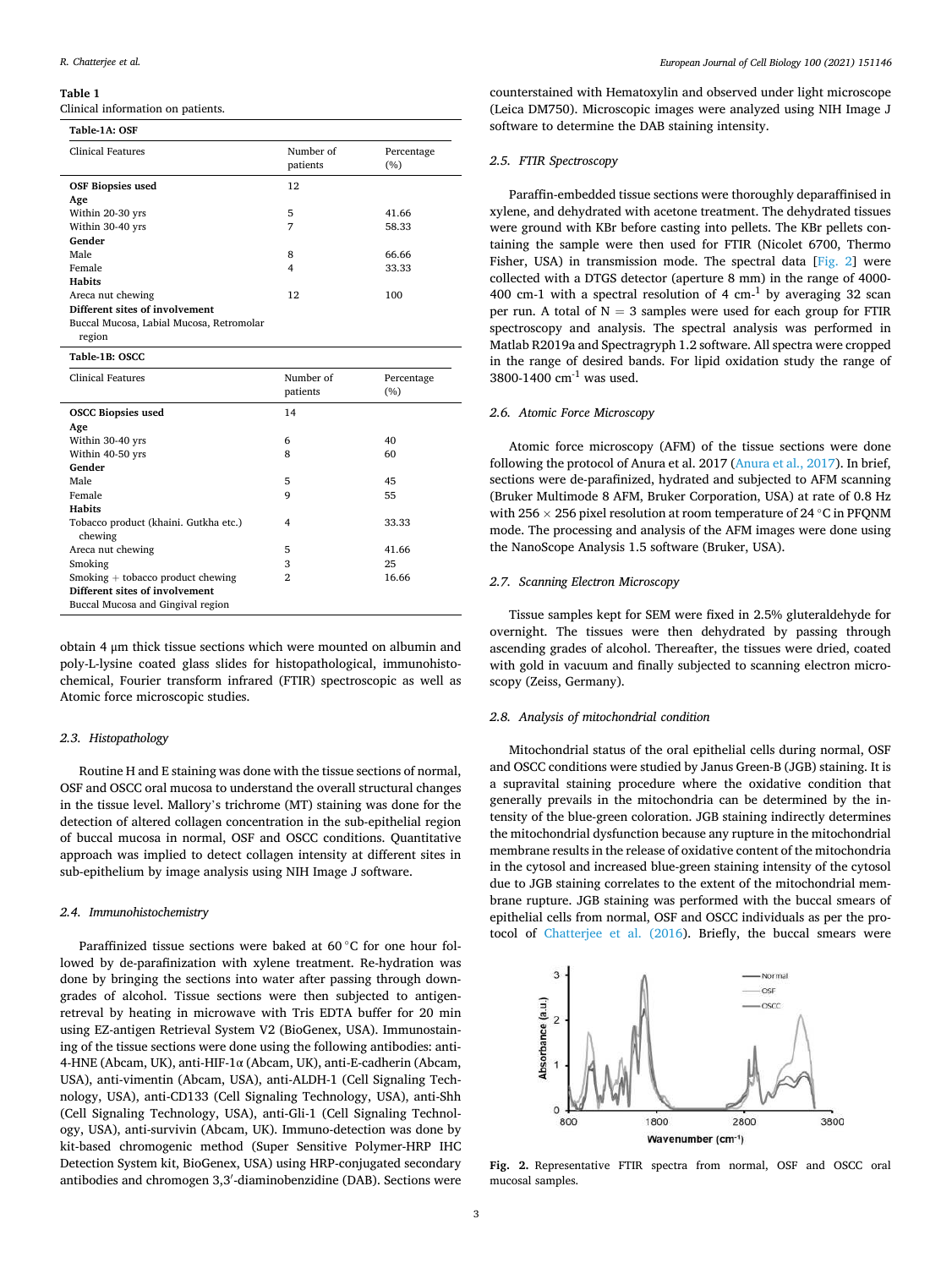incubated in 0.1 % of JGB solution for 5-7 minutes at 37 ◦C, washed and observed under light microscope followed by Blue-green staining intensity scoring.

#### *2.9. Statistical analysis*

Quantitative data were subjected to Analysis of Variance (ANOVA) followed by Tukey's post hoc test for finding the statistical significance. P-values *<* 0.05 were considered to be statistically significant. Pearson correlation coefficient (r) was determined for the expression pattern of 4-HNE and HIF-1 $\alpha$  as well as Shh and Survivin.

# **3. Results**

# *3.1. Pathophysiological structural alterations in the epithelial layers of buccal mucosa in OSF and OSCC conditions*

Severe histological alterations were found in the oral mucosa during OSF and OSCC as depicted by H and E staining. The epithelial projections (rete pegs) in the underlying connective tissue was clearly visible in case of normal oral mucosa [Fig. 3A] where as flattening of rete pegs was evident in OSF condition [Fig. 3B]. OSCC samples displayed disruption of the general architecture of epithelial layers and migration of epithelial cells in the sub-epithelium to form cellular colonies [Fig. 3C]. Scanning electron microscopy revealed the occurrence of typical "honey-comb" structures [Fig. 3D] with discontinuous parallel micro-ridges and pits on the oral epithelial surface in normal condition whereas OSF epithelium was mostly pitted with holes while the ridges were found to become flat as reported earlier ([Nawn et al., 2019](#page-9-0)). Epithelial disruption and breakage was evident in the case of OSCC surface [Fig. 3E].

#### *3.2. Increased hypoxia associated oxidative stress in OSF and OSCC*

Oxidative stress has been regarded as one of the key factor for oncogenesis [\(Waris and Ahsan, 2006](#page-10-0)). Lipid peroxidation is a fundamental consequence of oxidative stress and free radical production ([Signorini et al., 2013](#page-9-0); [Taso et al., 2019\)](#page-10-0). Since the quantification of ROS in fixed tissue sample is challenging due to their short half-lives, magnitude of oxidative stress are quantified in biological samples by measuring the oxidation products [\(Shulaev and Oliver, 2006](#page-9-0); [Zarkovic,](#page-10-0) 

[2003;](#page-10-0) [Erejuwa et al., 2013; Sultana et al., 2013\)](#page-9-0). Oxidation of lipids due to interaction with reactive oxidative species can lead to conversion of unsaturated fats to carbonyl groups (aldehydes and ketones) ([Wang](#page-10-0)  [et al., 2017\)](#page-10-0). Therefore measuring the ratios of carbonyl stretching  $(C =$ O) with an absorbance peak at 1738 cm-1 to Olefinic  $=$  CH stretching (for unsaturated lipids) absorbance at 3012 cm-1 ([Cakmak et al., 2012\)](#page-8-0) can be used as measure to the amount of lipid oxidation. FTIR spectroscopy based evaluation of the absorbance ratios at  $1738 \text{ cm}^{-1}$  and 3012 cm-1 revealed that the each group normal, OSF, and OSCC are significantly different with the lipid oxidation. A gradual increase in the lipid oxidation was noted from normal to OSF to cancerous conditions [[Fig. 4](#page-4-0)A]. Occurrence of oxidative stress in pre-cancerous and cancerous conditions was further validated by measuring the level of 4 Hydroxynonenal (4-HNE). Being a product of lipid peroxidation, 4-HNE is considered as a sensitive biomarker of oxidative stress ([Majima et al.,](#page-9-0)  [2002; Dalleau et al., 2013;](#page-9-0) [Breitzig et al., 2016](#page-8-0)). Evaluation of oxidative stress using anti-4-HNE antibody based immunohistochemistry assay is in practice for long time [\(Uchida et al., 1993](#page-10-0); [Uchida et al., 1995](#page-10-0); [Majima et al., 1998;](#page-9-0) [Skrzydlewska et al., 2005](#page-9-0); [Jo et al., 2011\)](#page-9-0) and we have used the same in the present study as well. Gradual increase of the 4-HNE staining intensity was found in OSF and OSCC as compared to that of normal [[Fig. 4B](#page-4-0)-E] which also hinted towards the increase of oxidative stress in pre-cancerous and cancerous conditions. Hypoxia is often associated with the over-production of ROS. Along with the increased 4-HNE staining, expressional elevation of HIF-1α was found in OSF and OSCC as compared to that of normal [\[Fig. 4F](#page-4-0)-I]. Strong correlation ( $r = 0.9837$ ) between 4-HNE and HIF-1 $\alpha$  expressions [\[Fig. 4](#page-4-0)J] depicted the association of oxidative stress and hypoxia during OSF and OSCC. Janus Green-B staining showed the increase of the number of oral epithelial cells having moderate to deep blue-green staining intensity in the OSF and OSCC which signifies mitochondrial disruption, a commonly oxidative stress associated process [\[Fig. 4](#page-4-0)K]. From all the data a correlative scenario evolved regarding the association of hypoxia and oxidative stress in OSF and OSCC condition [[Fig. 4L](#page-4-0)].

# *3.3. Oxidative stress associated EMT in OSF and OSCC*

Various studies reported the attribution of oxidative stress in the progression of EMT [\(Chatterjee and Chatterjee, 2020](#page-9-0)). Phosphorylation of ERK has been regarded as one of the "link-man" between oxidative stress and EMT ([Wang et al., 2010](#page-10-0); [Olea-Flores et al., 2019](#page-9-0)).



**Fig. 3.** Morphological alterations in buccal mucosa during OSF and OSCC. Routine H & E staining of the histological sections of oral mucosa showed in normal condition (A) proper rete pegs (marked with yellow arrow) were found in the epithelial region where as flattening of the rete ridges (marked with yellow arrow) were observed in OSF condition (B). Densely packed the sub-epithelial matrix (marked with red arrow) was evidenced in case of OSF. Migration of cells from epithelial region (marked with yellow arrow) and formation of secondary metastatic colony (marked with white arrow) was observed in OSCC sample (C). Scanning electron microscopy of surface epithelia of oral mucosa revealed the occurrence of regular ridges (marked with yellow arrow) and subsequent pits (marked with red arrow) in normal case (D) where as in case of OSF (E), surface was mostly pitted (marked with red arrow) and flattening of ridges (marked with yellow arrow) were found. Structural disruption together with breakage (marked with red arrow) was seen in case of OSCC (F). [Magnification;  $A-C = 200X$ ,  $D-F = 10$ K].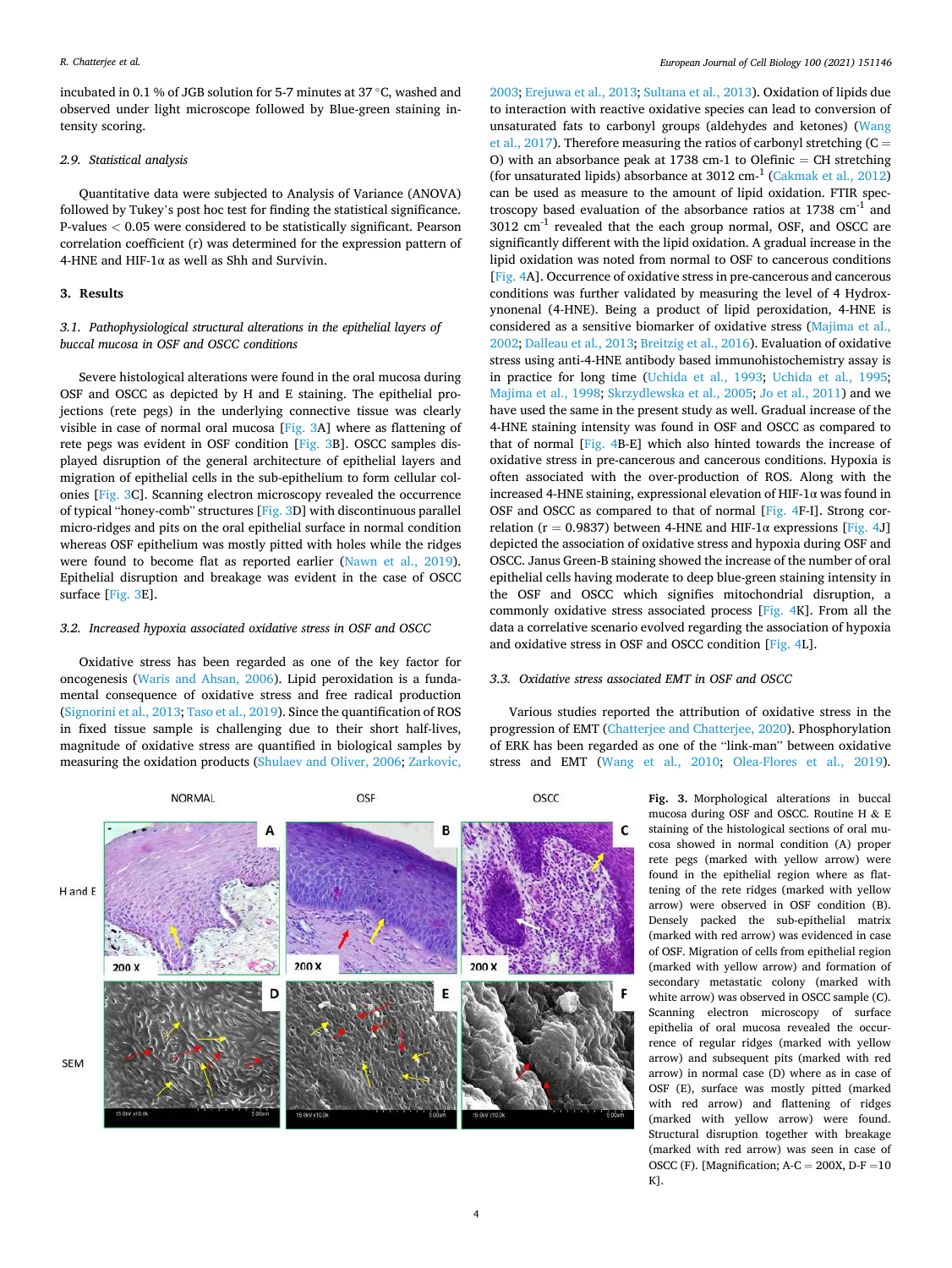<span id="page-4-0"></span>

**Fig. 4. Hypoxia associated oxidative stress in the buccal mucosa during OSF and OSCC.**  Graphical representation of the ratio of FTIR peaks corresponding to the amount of oxidation level by conversion of unsaturated lipids to carbonyl groups depicted the scenario of the increased lipid oxidation from normal to OSF to OSCC (A). Immunohistochemistry revealed that compared to normal oral epithelia (B), expression of 4-HNE increased in OSF (C) and OSCC (D). Graphical representation of the variation of 4-HNE expression has been presented in panel-E. Expression of HIF-1 $\alpha$  also rises from normal oral epithelia (F) to OSF (G) to OSCC (H) and the variation is represented graphically in panel-I. A Strong expressional correlation (Pearson correlation coefficient;  $r = 0.9837$ ) was found between the variation of HIF-1α and 4-HNE in different groups (J). Panel-K represents the variation of Janus green-B staining intensity in the buccal epithelial cells from normal, OSF and OSCC subjects. Panel-L consists of the schematic representation of the association of hypoxia and oxidative stress with regard to the progression of oral pre-cancer and cancer. [Magnification; B-D, F-H = 200X,  $M =$ 400X]. (P values obtained by ANOVA followed by Tukey's post hoc test; \*P *<* 0.05, \*\*P *<* 0.01,  $***P < 0.001$ ).

Expressional increase of p-ERK was found in the epithelial cells of buccal mucosa in OSF and OSCC conditions as compared to that of normal [[Fig. 5A](#page-5-0)-D]. Cardinal signs of EMT were also evident in OSF and OSCC. Expressional decline as well as gradual cytoplasmic diffusion of epithelial marker E-cadherin was found in case of OSF and OSCC in contrary to deep membrane bound E-cadherin expression in normal [[Fig. 5](#page-5-0)E-H]. On the other hand, expression of mesenchymal marker vimentin was increased in OSF and OSCC cells as compared to that of normal [\[Fig. 5I](#page-5-0)-L]. Expressional increase of β-catenin has been linked with the progression of EMT by [Zhu et al. \(2018\)](#page-10-0). Gradual increase of β-catenin expression was found in OSF and OSCC as compared to that of normal [\[Fig. 5](#page-5-0)M-P]. Moreover, more and more cytoplasmic diffusion of β-catenin in case of OSF [[Fig. 5](#page-5-0)N] and nuclear diffusion in case of OSCC [[Fig. 5](#page-5-0)O] were observed which depicted the scenario of gradual malignant conversion from pre-cancerous state to cancerous condition. Thus the overall findings hinted towards oxidative stress associated p-ERK expression in the facilitation of EMT process during OSF and OSCC [[Fig. 5](#page-5-0)Q].

# *3.4. EMT associated fibrosis in OSF and cellular metastasis in OSCC*

Emerging evidences suggests that EMT is one of the vital causes for fibrosis and cellular metastasis (López-Novoa and Nieto, 2009; Heerboth [et al., 2015](#page-9-0)). Mallory`s trichrome staining clearly showed that in comparison with normal oral mucosa [[Fig. 6](#page-6-0)A], considerable increase in the collagen deposition was found OSF condition which was evident by the presence of thick collagen bundles in the sub-epithelial matrix that took blue coloration [[Fig. 6B](#page-6-0)]. In OSCC tissue [[Fig. 6](#page-6-0)C], collagen masses were found to be loosely arranged which is reported to promote cellular migration in malignant condition through the matrix. Quantitative approach by measuring average gray scale intensity from different areas of sub-epithelium of MT stained images minutely depicted the increase of collagen density in OSF and degradation of collagen in OSCC [[Fig. 6D](#page-6-0)]. AFM analysis of the sub-epithelial matrix of oral mucosa also revealed that in contrary, to that of moderate collagen fiber content in normal [\[Fig. 6E](#page-6-0)], increased accumulation of collagen bundles occurred in case of OSF [[Fig. 6](#page-6-0)F]. Degradation of the sub-epithelial matrix during OSCC was also depicted by the AFM images [\[Fig. 6](#page-6-0)G]. Routine H and E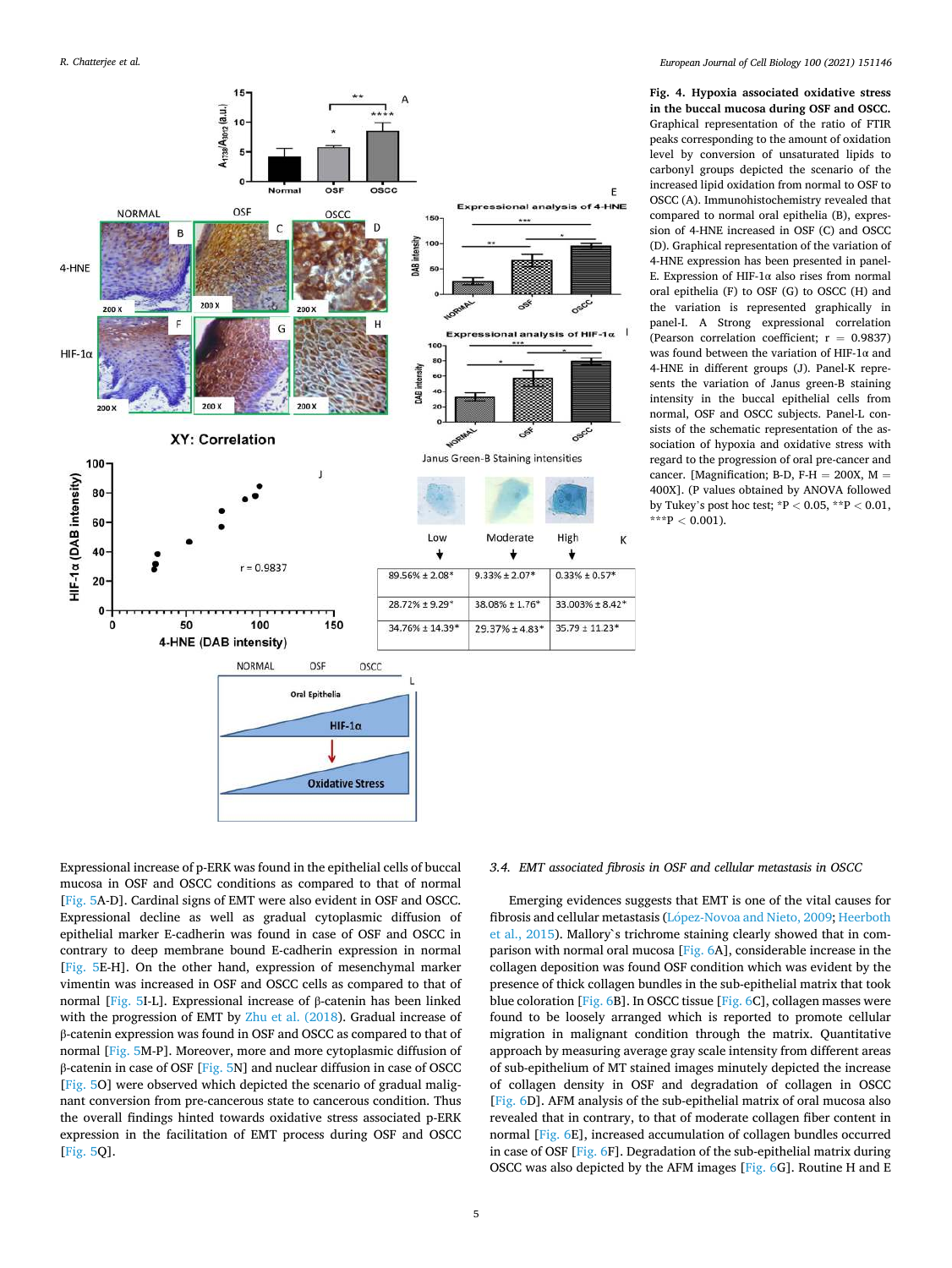<span id="page-5-0"></span>

**Fig. 5.** EMT in buccal mucosa in pre-malignant and malignant conditions. Immunostaining of histological sections showed the increase of phosphor-ERK from normal oral epithelia (A) to OSF (B) to OSCC (C). The variation has been graphically represented in panel-D. E-cadherin expression decreased from normal oral epithelia (E) to OSF (F) to OSCC (G) along with cytoplasmic diffusion. Panel-H presents the variation of E-cadherin expression graphically. Expression of vimentin increased from normal oral epithelia (I) to OSF (J) to OSCC (K). Graphical representation of the variation has been depicted in panel-L. β-catenin expression was found to be increased from normal oral epithelia (M) to OSF (N) to OSCC (O) together with its cytoplasmic diffusion in OSF to cytoplasmic as well as nuclear diffusion in OSCC condition. Panel-P consists of graphical representation of the B-catenin expression among the mentioned conditions. The association of oxidative stress, ERK activation and EMT has been schematically represented in panel-Q. [Magnification; A-C, E-G, I-K, M-O = 200X] (P values obtained by ANOVA followed by Tukey's post hoc test; \*P *<* 0.05, \*\*P *<* 0.01, \*\*\*P *<* 0.001, ns = not significant).

staining further showed that in contrast to normal [\[Fig. 6](#page-6-0)H] and OSF condition [[Fig. 6](#page-6-0)I], in case of OSCC, there was cellular migration from primary site to form secondary metastatic knot [[Fig. 6J](#page-6-0)].

#### *3.5. Acquisition of stemness in OSCC*

Many studies showed the association of EMT in imparting stemness phenotype as well as drug resistance in cancer cells ([Chatterjee and](#page-9-0)  [Chatterjee, 2020](#page-9-0); [Mani et al., 2008;](#page-9-0) [Morel et al., 2008;](#page-9-0) [Pirozzi et al.,](#page-9-0)  [2011; Saxena et al., 2011](#page-9-0)). Population of the cancer stem cells (CSC) is very small among the bulk tumor mass and these cells are reported to be quiescent, drug-resistant acting as "cancer-seeds" ([Kaiser, 2015; Nassar](#page-9-0)  [and Blanpain, 2016](#page-9-0)). [Liu et al. \(2013\)](#page-9-0) used ALDH-1 and CD133 as the potential markers for cancer stem cells (CSCs) during malignant transformation of oral tissue. Immunohistochemical staining showed that in contrast to normal [\[Fig. 6](#page-6-0)K] and OSF [\[Fig. 6](#page-6-0)L], ALDH-1 positivity was found in OSCC tissues particularly at metastatic knots [\[Fig. 6M](#page-6-0)]. Similar type of observation was also documented in case of CD133 expression

pattern analysis with normal, OSF and OSCC oral tissues [[Fig. 6](#page-6-0)N-P]. All the findings pointed towards the fact that along with the fibrosis during OSF and metastasis during OSCC, EMT can also be correlated with the acquisition of stemness phenotype in malignant condition [Fig. 5Q].

# *3.6. Hypoxia associated up-regulation of Shh and Gli-1 in pre-cancerous and cancerous condition*

Shh-Gli-1 signaling axis plays vital role in promoting the process of EMT during carcinogenesis [\(Yoo et al., 2011;](#page-10-0) [Xu et al., 2012](#page-10-0); [Zhang](#page-10-0)  [et al., 2016;](#page-10-0) [Riaz et al., 2019](#page-9-0)). Various literatures also documented the attribution of Shh-Gli-1 signaling in the acquisition of stemness as well as in the maintenance of CSC population ([Syed et al., 2016; Koury et al.,](#page-9-0)  [2017; Sari et al., 2018](#page-9-0)). Works of [Bhuria et al. \(2019](#page-8-0)), [Liu et al. \(2020](#page-9-0)), [Hapke and Haake \(2020](#page-9-0)) showed the interrelationship between the activation of Shh signaling and occurrence of hypoxia. Moreover, [Dai](#page-9-0)  [et al. \(2011](#page-9-0)), [Peterson and Turnbull \(2012\)](#page-9-0) emphasized on the cytoprotective role of Shh signaling against oxidative stress. Interaction of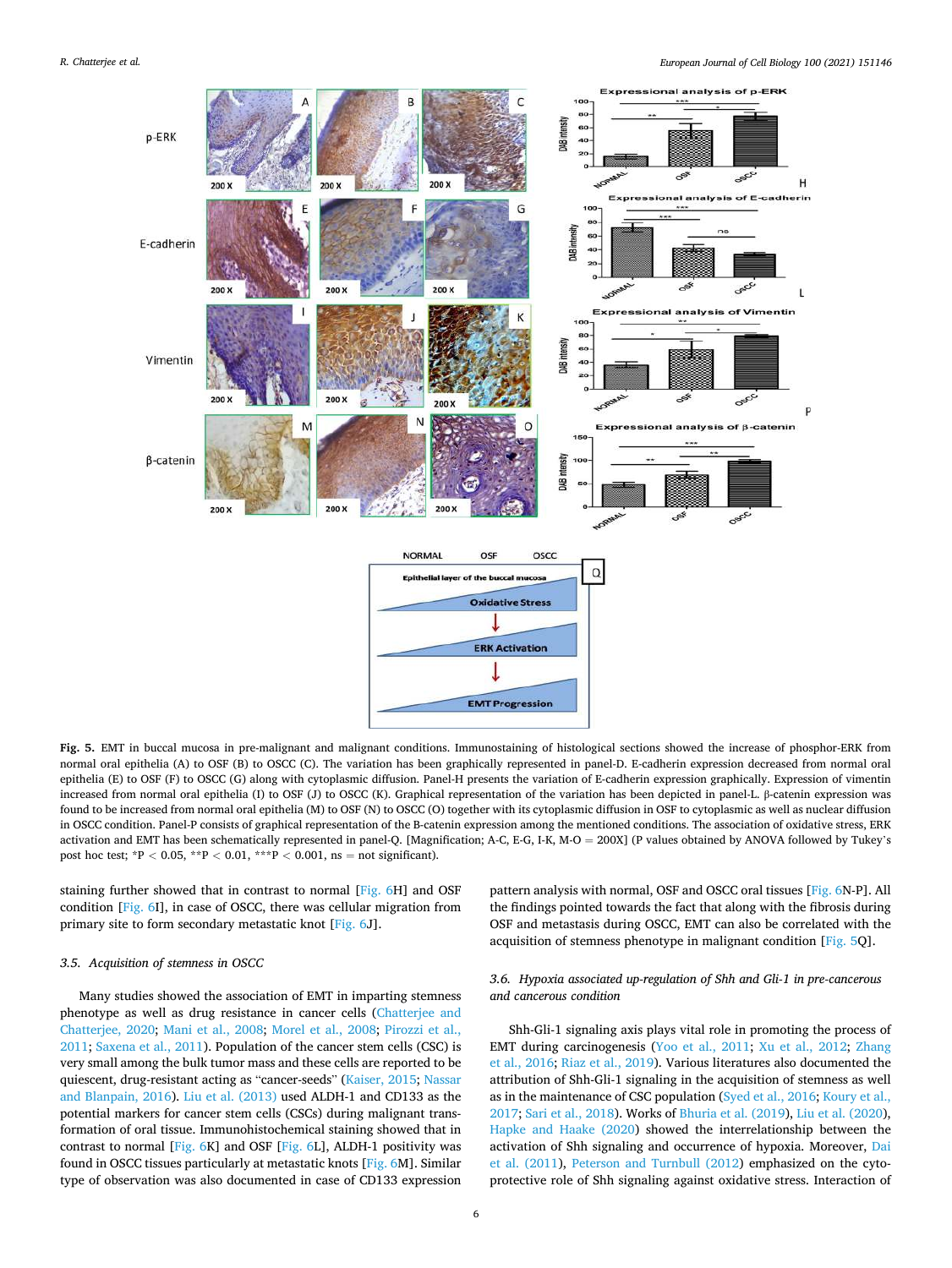<span id="page-6-0"></span>

**Fig. 6. Attribution of Oxidative stress associated EMT in the pathogenesis of OSF and OSCC.** Mallory's trichrome staining depicted moderately arranged collagen fibers in the sub-epithelial matrix of normal oral mucosa (A) that took blue coloration. In case of OSF (B) dense collagen deposition was noticed in the subepithelial matrix. Degraded connective tissue arrangement was found in OSCC sample (C). Graphical representation of the differential staining intensity in case of normal, OSF and OSCC oral tissues has been depicted in panel-D.

Atomic force microscopy (AFM) of the sub-epithelial region of oral mucosa also showed that compared to moderate collagen deposition in case of normal (E), OSF sample exhibited densely arranged collagen fibers (F). AFM also depicted matrix degradation in OSCC sample (G). H & E staining showed that in contrary to normal (H) and OSF (I), oral mucosa during OSCC (J) exhibited metastasis of epithelial cells from primary site to form metastatic colony. Immunohistochemical staining exhibited that the oral epithelial cells of normal (K) and OSF (L) samples were negative for the stemness marker ALDH-1 while ALDH-1 positivity was found in the metastatic islands in case of OSCC (M). Similar finding was also documented for another CSC marker CD133. In comparison to normal (N) and OSF (O), metastatic knots in case of OSCC (P) showed positivity for CD133. Panel-Q schematically represents the association of EMT with the manifestation of OSF and OSCC. [Magnification; A-C, H-J, K-P = 200X] (P values obtained by ANOVA followed by Tukey's post hoc test; \*P *<* 0.05)

Shh with specific receptors *viz*, Smo and Patched, leads to the activation and nuclear translocation of Gli-1for transcriptional regulation ([Car](#page-9-0)[ballo et al., 2018\)](#page-9-0). The present study revealed that as compared to normal [\[Fig. 7](#page-7-0)A, D], the expressional increase of Shh was found in oral epithelia in case of OSF [\[Fig. 7B](#page-7-0), D] and OSCC samples [[Fig. 7](#page-7-0)C, D]. Moreover, sequential increase of nuclear expression of Gli-1 was found from normal to OSF to OSCC condition [[Fig. 7](#page-7-0)E-G]. Studies by [Parfitt](#page-9-0)  [and Driman \(2007\), Shi et al. \(2012\),](#page-9-0) [Brun et al. \(2015\),](#page-8-0) Vlčková et al.

[\(2016\),](#page-10-0) [Hehlgans et al. \(2018\)](#page-9-0) established the association between the expression of survivin and Shh-Gli signaling. Survivin is reported to play vital role to prevent oxidative stress associated cellular apoptosis promoting the neoplastic condition of cells ([Kan et al., 2013\)](#page-9-0). Expression of survivin was found to be gradually increased in oral epithelia from normal condition to OSF to OSCC [\[Fig. 7H](#page-7-0)-K] which depicted the survivin mediated inhibition of tumor-suppressive role of ROS during the process of oral carcinogenesis. A strong correlation ( $r = 0.9384$ ) was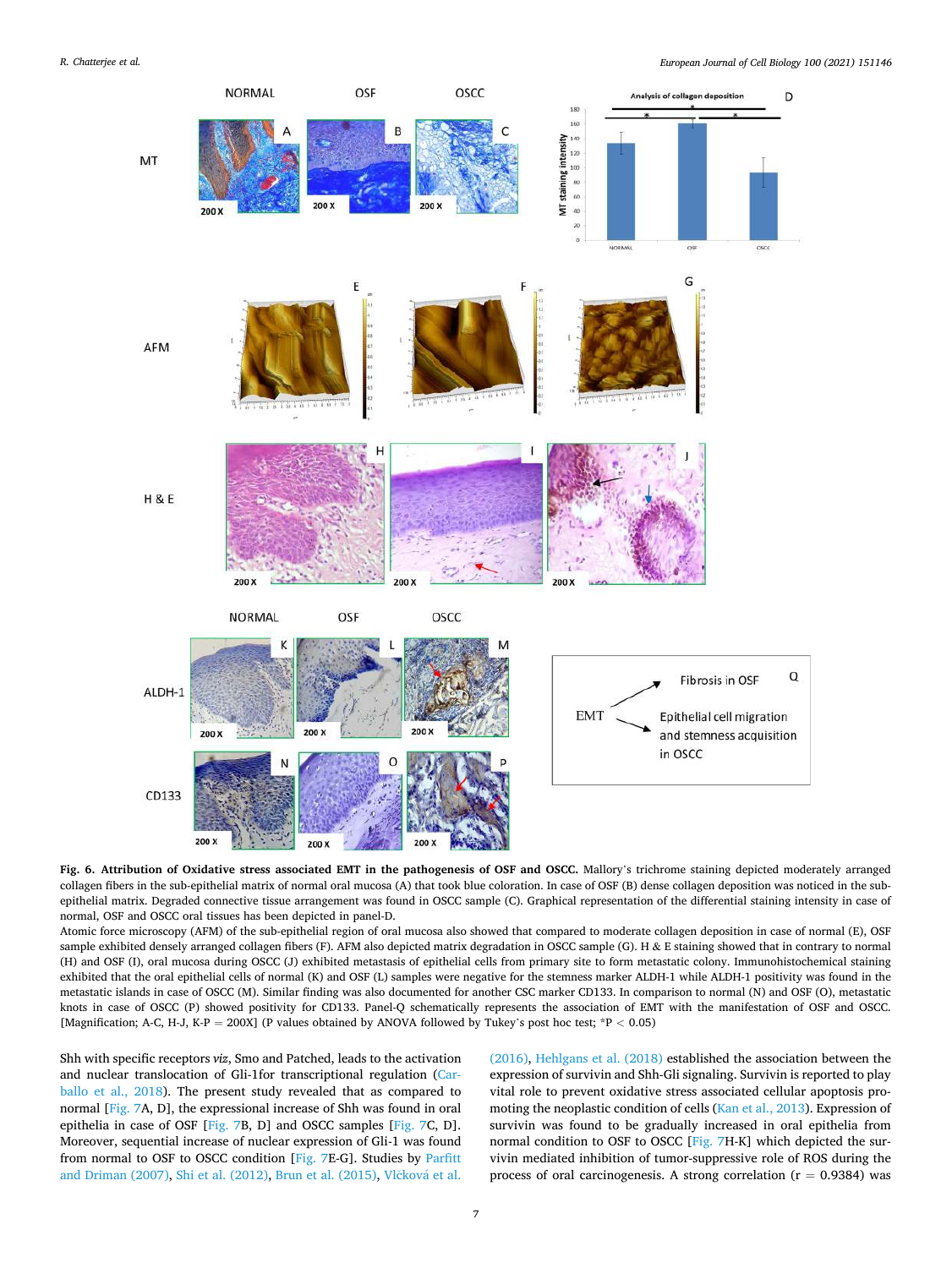<span id="page-7-0"></span>

**Fig. 7. Alteration of Shh/ Gli-1 axis in OSF and OSCC.** Immunohistochemical analysis showed an increase in the expression pattern of Shh from normal (A) to OSF (B) to OSCC (C) samples. This expressional increase of Shh has been graphically represented in panel-D. Images taken for the immunohistochemical study along with the Image-J extracted figures of DAB staining showed that as compared to normal (E, E-1), gradual increase in the nuclear translocation of Gli-1 was evident in case of OSF (F, F-1) and OSCC (G, G-1) samples. Expression of survivin was also found to be increased from normal oral epithelia (H) to OSF (I) to OSCC (J) which has been graphically represented in panel-K. A strong correlation (Pearson correlation coefficient;  $r = 0.9384$ ) exists between the expression patterns of Shh and survivin (L). Panel-M schematically shows the association of hypoxia and the up-regulation of Shh/ Gli-1 axis which promoted the pathophysiological phenomenon during OSF and OSCC. [Magnification; A-C, E-J = 200X] (P values obtained by ANOVA followed by Tukey's post hoc test; \*P *<* 0.05, \*\*P *<* 0.01, \*\*\*P *<* 0.001)

found between the expression patterns of Shh and surviving [Fig. 7L]. Thus in the present context of oral oncogenesis, the survivin associated suppression of the tumor suppressive role of oxidative stress can be linked with the up-regulation of the Shh-Gli-1 pathway facilitating the oncogenesis. Moreover, increased expression survivin can further be linked with the EMT associated expressional elevation of β-catenin in pre-malignant and malignant condition as survivin is a common target gene of β-catenin [\(Kim et al., 2003;](#page-9-0) [Tapia et al., 2006\)](#page-10-0). Simultaneous prevalence of hypoxia along with the activation of the major players of Shh-Gli-1 signaling axis in pre-cancerous and cancerous condition of oral mucosa hinted towards the mechanistic relationship between the said processes in promoting EMT and stemness acquisition, maintaining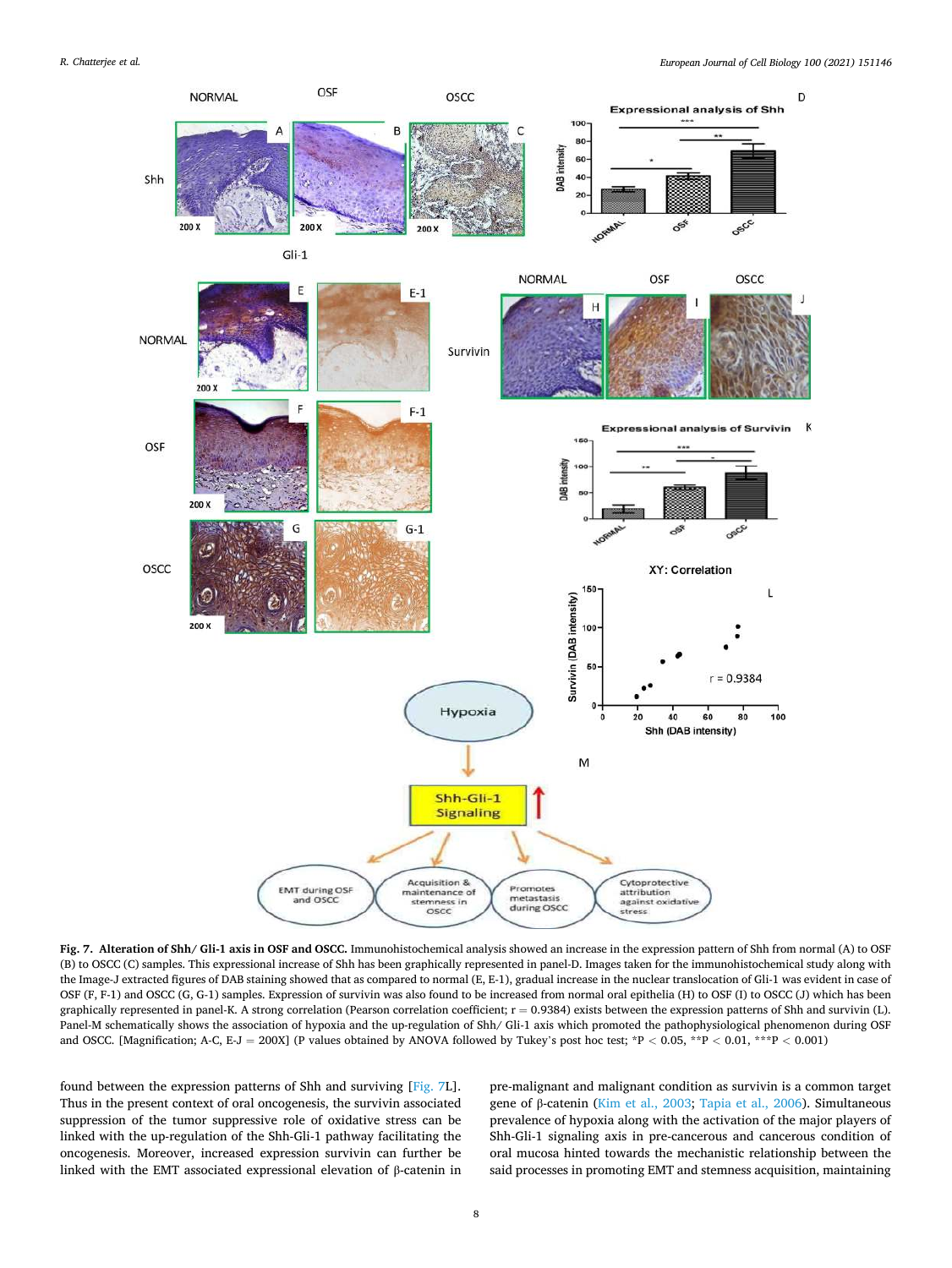<span id="page-8-0"></span>CSC phenotype as well as facilitating oxidative stress associated neoplastic transformation [[Fig. 7M](#page-7-0)].

# **4. Discussion**

The present study aims to establish the mechanistic association of oxidative stress and EMT in the oral mucosa during OSF and OSCC. The increase of lipid peroxidation together with mitochondrial disruption depicted the oxidative stress related insults in both the pre-cancerous and cancerous conditions. This was also found to be associated with the development of hypoxic condition, a well discussed phenomenon by [Hamanaka and Chandel \(2009\)](#page-9-0).

Oxidative stress has been described as a "double-edge sword" with regard to oncogenesis as it can both promote tumor progression as well as suppress tumor formation ([Pan et al., 2009](#page-9-0); Acharya et al., 2010). One of the tumor suppressive activities mediated by ROS is the induction of cellular apoptosis. Expressional elevation of survivin in buccal epithelia during OSF and OSCC mark the inhibition of redox imbalance associated apoptosis. This was in support of the findings by [Kan et al. \(2013\)](#page-9-0). Inhibition of the oxidative stress mediated tumor suppression can be linked with the facilitation of malignant conversion in both the pre-cancerous and cancerous lesions of buccal mucosa. Activation of Shh-Gli-1 signaling axis along with the occurrence of hypoxia can be regarded as a vital factor associated with the up-regulation of survivin.

Hypoxia associated with oxidative stress is reported to act as a facilitator of EMT process ([Zhou et al., 2009](#page-10-0)). The hallmarks of EMT viz; expressional decline of E-cadherin, increased expressions of vimentin and β-catenin were found in the oral epithelia in both OSF and OSCC conditions. Moreover, the up-regulation of p-ERK clearly indicated the associative correlation between oxidative stress and EMT in pre-cancerous and cancerous pathologies which is in agreement with the findings of [Wang et al. \(2010](#page-10-0)), [Olea-Flores et al. \(2019](#page-9-0)).

EMT can contribute in both fibrosis and cellular metastasis (López-Novoa and Nieto, 2009). EMT associated with fibrosis is known as type-2 EMT while metastasis facilitating EMT is called type-3 EMT ([Kalluri and Weinberg, 2010\)](#page-9-0). Fibrotic transformation of sub-epithelial matrix in case of OSF samples as depicted by H and E staining, Mallory's trichrome staining as well as AFM imaging indicated the attribution EMT in fibrosis. On the other hand, in case of OSCC, EMT was found to be associated with cellular metastasis (Fig. 8).

Our recent study has focused on the role of EMT in imparting cellular stemness in malignant condition particularly in presence of oxidative stress ([Chatterjee and Chatterjee, 2020](#page-9-0)). Expression of stemness markers in the metastatic colonies during OSCC farther strengthened our views regarding concomitant stemness acquisition with oxidative stress and EMT.

In addition to promoting oxidative stress mediated phenotypic plasticity in oral epithelia, hypoxia was also found to be associated with the expressional activation of Shh and Gli-1 in pre-cancerous and cancerous conditions. Up-regulations of the vital components of Shh-Gli-1 signaling axis can be well correlated with the occurrence of EMT as well as acquisition of stemness during oral carcinogenesis. Moreover, as mentioned earlier, Shh-Gli-1 signaling can also be linked with the cytoprotective phenomenon against oxidative stress.

Taken together all the findings, it can be concluded that the hypoxia associated oxidative stress acts as a promoting factor for EMT in both OSF and OSCC. EMT during OSF is associated with the development of sub-epithelial fibrosis while in case of OSCC it can be correlated with cellular metastasis and acquisition of stemness. Moreover, correlative up-regulations of Shh-Gli-1 signaling axis and prevalence of hypoxic condition added mechanistic clues for both phenotypic plasticity and acquisition of stemness in buccal epithelia during OSF and OSCC. Understanding of the correlation [[Fig. 7\]](#page-7-0) between hypoxia associated oxidative stress, EMT together with the manifestation of oral-precancers and cancers may certainly potentiate the development of new therapeutic aspect critically needed in this domain. However, additional



**Fig. 8. Study outcome.** Hypoxia associated generation of oxidative stress was found to promote type-II EMT in case of OSF and type-III EMT along with the acquisition of stemness in case of OSCC through the up-regulation of p-ERK. Hypoxia can also be related with the aberrant expression of Shh/Gli-1 axis promoting EMT and stemness during oncogenic process along with imparting cytoprotection against oxidative stress via survivin up-regulation.

studies involving large sample size will be helpful for better understanding of the mechanism.

#### **Declaration of Competing Interest**

The authors report no declarations of interest.

#### **Acknowledgements**

Financial support from the DBT-RA Program in Biotechnology and Life Sciences is gratefully acknowledged. The work was also supported by the grant from the Department of Science and Technology, Government of West Bengal, India (151(sanc.)/ST/P/S&T/ 9G-32/2016; Dated. 8.2.2018). Authors are also thankful to Dr. Aditya Jyoti Chowdhury and Dr. Piyali Adhikari of Guru Nanak Institute of Dental Science and Research (GNIDSR), Kolkata, India, for helping in sample collection from patients and keeping all the clinical records and also to Mr. Debnath Das of Indian Institute of Technology Kharagpur for assisting in microtomy process.

### **References**

- [Acharya, A., Das, I., Chandhok, D., Saha, T., 2010. Redox regulation in cancer: a double](http://refhub.elsevier.com/S0171-9335(20)30085-6/sbref0005)[edged sword with therapeutic potential. Oxidative medicine and cellular longevity 3](http://refhub.elsevier.com/S0171-9335(20)30085-6/sbref0005)   $(1)$ , 23–34.
- [Anura, A., Das, D., Pal, M., Paul, R.R., Das, S., Chatterjee, J., 2017. Nanomechanical](http://refhub.elsevier.com/S0171-9335(20)30085-6/sbref0010) [signatures of oral submucous fibrosis in sub-epithelial connective tissue. Journal of](http://refhub.elsevier.com/S0171-9335(20)30085-6/sbref0010)  [the mechanical behavior of biomedical materials 65, 705](http://refhub.elsevier.com/S0171-9335(20)30085-6/sbref0010)–715.
- [Banerjee, S., Chatterjee, J., 2015. Molecular pathology signatures in predicting](http://refhub.elsevier.com/S0171-9335(20)30085-6/sbref0015)  [malignant potentiality of dysplastic oral pre-cancers. Springer Science Reviews 3 \(2\),](http://refhub.elsevier.com/S0171-9335(20)30085-6/sbref0015)  127–[136](http://refhub.elsevier.com/S0171-9335(20)30085-6/sbref0015).
- [Bhuria, V., Xing, J., Scholta, T., Bui, K.C., Nguyen, M.L.T., Malek, N.P., Bozko, P.,](http://refhub.elsevier.com/S0171-9335(20)30085-6/sbref0020)  [Plentz, R.R., 2019. Hypoxia induced Sonic Hedgehog signaling regulates cancer](http://refhub.elsevier.com/S0171-9335(20)30085-6/sbref0020)  [stemness, epithelial-to-mesenchymal transition and invasion in cholangiocarcinoma.](http://refhub.elsevier.com/S0171-9335(20)30085-6/sbref0020)  [Experimental cell research 385 \(2\) pp.111671-111671](http://refhub.elsevier.com/S0171-9335(20)30085-6/sbref0020).
- [Brabletz, T., Kalluri, R., Nieto, M.A., Weinberg, R.A., 2018. EMT in cancer. Nature](http://refhub.elsevier.com/S0171-9335(20)30085-6/sbref0025) [Reviews Cancer 18 \(2\), 128.](http://refhub.elsevier.com/S0171-9335(20)30085-6/sbref0025)
- [Breitzig, M., Bhimineni, C., Lockey, R., Kolliputi, N., 2016. 4-Hydroxy-2-nonenal: a](http://refhub.elsevier.com/S0171-9335(20)30085-6/sbref0030) [critical target in oxidative stress? American Journal of Physiology-Cell Physiology](http://refhub.elsevier.com/S0171-9335(20)30085-6/sbref0030) [311 \(4\), C537](http://refhub.elsevier.com/S0171-9335(20)30085-6/sbref0030)–C543.
- [Brun, S.N., Markant, S.L., Esparza, L.A., Garcia, G., Terry, D., Huang, J.M., Pavlyukov, M.](http://refhub.elsevier.com/S0171-9335(20)30085-6/sbref0035)  [S., Li, X.N., Grant, G.A., Crawford, J.R., Levy, M.L., 2015. Survivin as a therapeutic](http://refhub.elsevier.com/S0171-9335(20)30085-6/sbref0035)  [target in Sonic hedgehog-driven medulloblastoma. Oncogene 34 \(29\), 3770](http://refhub.elsevier.com/S0171-9335(20)30085-6/sbref0035)–3779.
- [Cakmak, G., Miller, L.M., Zorlu, F., Severcan, F., 2012. Amifostine, a radioprotectant](http://refhub.elsevier.com/S0171-9335(20)30085-6/sbref0040)  [agent, protects rat brain tissue lipids against ionizing radiation induced damage: an](http://refhub.elsevier.com/S0171-9335(20)30085-6/sbref0040)  [FTIR microspectroscopic imaging study. Archives of biochemistry and biophysics](http://refhub.elsevier.com/S0171-9335(20)30085-6/sbref0040)  [520 \(2\), 67](http://refhub.elsevier.com/S0171-9335(20)30085-6/sbref0040)–73.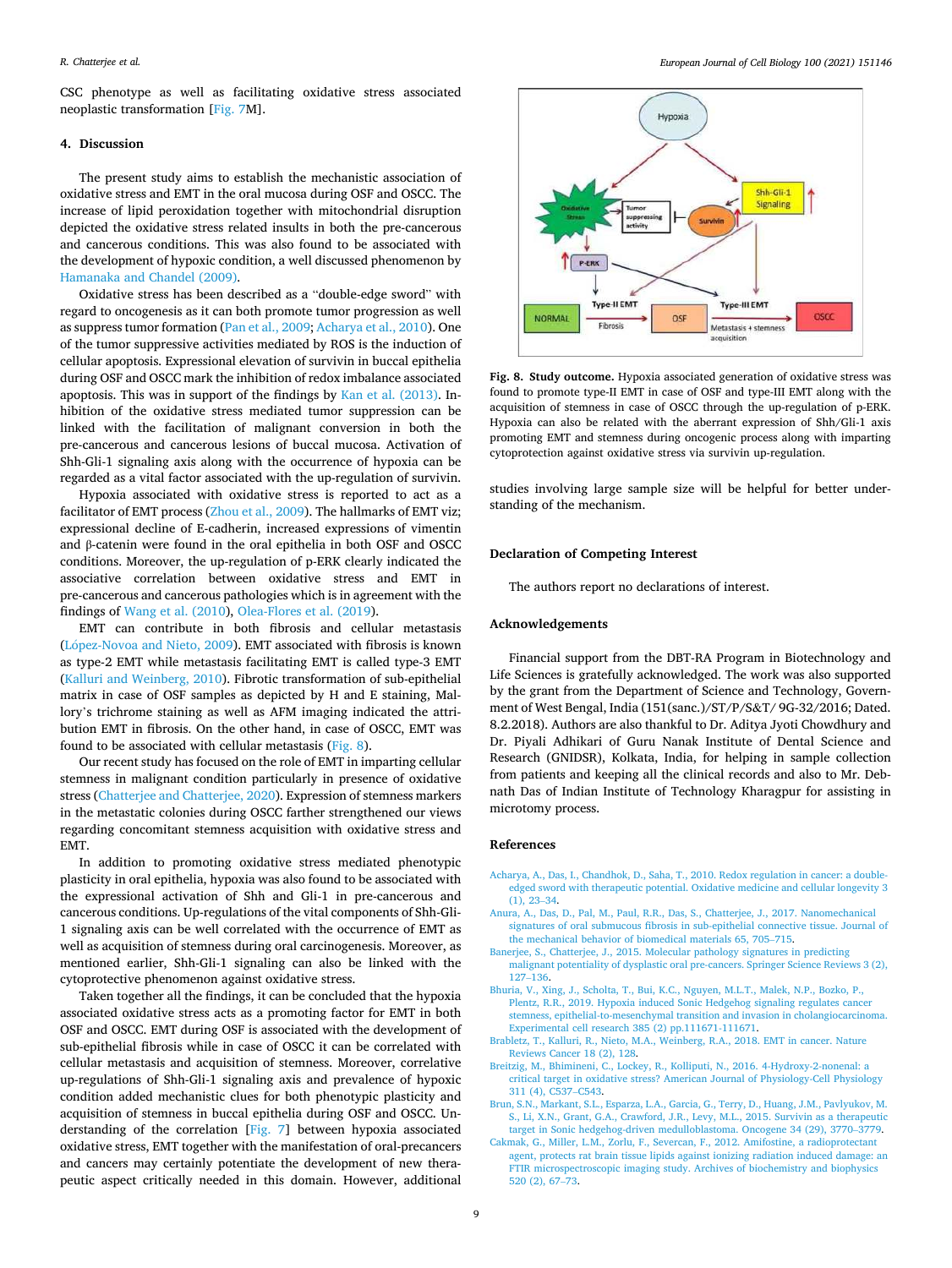<span id="page-9-0"></span>[Carballo, G.B., Honorato, J.R., de Lopes, G.P.F., 2018. A highlight on Sonic hedgehog](http://refhub.elsevier.com/S0171-9335(20)30085-6/sbref0045) [pathway. Cell Communication and Signaling 16 \(1\), 1](http://refhub.elsevier.com/S0171-9335(20)30085-6/sbref0045)–15.

[Chatterjee, R., Chatterjee, J., 2020. ROS and oncogenesis with special reference to EMT](http://refhub.elsevier.com/S0171-9335(20)30085-6/sbref0050)  [and stemness. European Journal of Cell Biology 151073](http://refhub.elsevier.com/S0171-9335(20)30085-6/sbref0050).

- [Chatterjee, R., Chattopadhyay, S., Sanyal, S., Daw, S., Law, S., 2016. Pathophysiological](http://refhub.elsevier.com/S0171-9335(20)30085-6/sbref0055)  [Scenario of Hematopoietic Disorders: A Comparative Study of Aplastic Anemia,](http://refhub.elsevier.com/S0171-9335(20)30085-6/sbref0055) [Myelodysplastic Syndrome and Leukemia in Experimental Animals. Proceedings of](http://refhub.elsevier.com/S0171-9335(20)30085-6/sbref0055) [the Zoological Society 69, 114](http://refhub.elsevier.com/S0171-9335(20)30085-6/sbref0055)–124.
- [Copple, B.L., 2010. Hypoxia stimulates hepatocyte epithelial to mesenchymal transition](http://refhub.elsevier.com/S0171-9335(20)30085-6/sbref0060)  [by hypoxia-inducible factor and transforming growth factor-](http://refhub.elsevier.com/S0171-9335(20)30085-6/sbref0060)β-dependent [mechanisms. Liver International 30 \(5\), 669](http://refhub.elsevier.com/S0171-9335(20)30085-6/sbref0060)–682.
- [Cox, S.C., 2008. Studies in areca nut use](http://refhub.elsevier.com/S0171-9335(20)30085-6/sbref0065) & its possible role in oral pre-malignancy & oral [submucous fibrosis.](http://refhub.elsevier.com/S0171-9335(20)30085-6/sbref0065)
- [Dai, R.L., Zhu, S.Y., Xia, Y.P., Mao, L., Mei, Y.W., Yao, Y.F., Xue, Y.M., Hu, B., 2011.](http://refhub.elsevier.com/S0171-9335(20)30085-6/sbref0070)  [Sonic hedgehog protects cortical neurons against oxidative stress. Neurochemical](http://refhub.elsevier.com/S0171-9335(20)30085-6/sbref0070) [research 36 \(1\), 67](http://refhub.elsevier.com/S0171-9335(20)30085-6/sbref0070)–75.
- [Dalleau, S., Baradat, M., Gueraud, F., Huc, L., 2013. Cell death and diseases related to](http://refhub.elsevier.com/S0171-9335(20)30085-6/sbref0075) [oxidative stress: 4-hydroxynonenal \(HNE\) in the balance. Cell Death Differ 20,](http://refhub.elsevier.com/S0171-9335(20)30085-6/sbref0075)  [1615](http://refhub.elsevier.com/S0171-9335(20)30085-6/sbref0075)–1630.
- [Das, R.K., Anura, A., Pal, M., Bag, S., Majumdar, S., Barui, A., Chakraborty, C., Ray, A.K.,](http://refhub.elsevier.com/S0171-9335(20)30085-6/sbref0080)  [Sengupta, S., Paul, R.R., Chatterjee, J., 2013. Epithelio-mesenchymal transitional](http://refhub.elsevier.com/S0171-9335(20)30085-6/sbref0080)  [attributes in oral sub-mucous fibrosis. Experimental and molecular pathology 95 \(3\),](http://refhub.elsevier.com/S0171-9335(20)30085-6/sbref0080)  259–[269](http://refhub.elsevier.com/S0171-9335(20)30085-6/sbref0080).
- [de Camargo Cancela, M., Voti, L., Guerra-Yi, M., Chapuis, F., Mazuir, M., Curado, M.P.,](http://refhub.elsevier.com/S0171-9335(20)30085-6/sbref0085)  [2010. Oral cavity cancer in developed and in developing countries: Population-based](http://refhub.elsevier.com/S0171-9335(20)30085-6/sbref0085)  incidence. Head & [Neck: Journal for the Sciences and Specialties of the Head and](http://refhub.elsevier.com/S0171-9335(20)30085-6/sbref0085) [Neck 32 \(3\), 357](http://refhub.elsevier.com/S0171-9335(20)30085-6/sbref0085)–367.
- [Dhillon, P.K., Mathur, P., Nandakumar, A., Fitzmaurice, C., Kumar, G.A., Mehrotra, R.,](http://refhub.elsevier.com/S0171-9335(20)30085-6/sbref0090)  [Shukla, D.K., Rath, G.K., Gupta, P.C., Swaminathan, R., Thakur, J.S., 2018. The](http://refhub.elsevier.com/S0171-9335(20)30085-6/sbref0090)  [burden of cancers and their variations across the states of India: the Global Burden of](http://refhub.elsevier.com/S0171-9335(20)30085-6/sbref0090)  Disease Study 1990–[2016. The Lancet Oncology 19 \(10\), 1289](http://refhub.elsevier.com/S0171-9335(20)30085-6/sbref0090)–1306.
- [Erejuwa, O.O., Sulaiman, S.A., Ab Wahab, M.S., 2013. Evidence in support of potential](http://refhub.elsevier.com/S0171-9335(20)30085-6/sbref0095) [applications of lipid peroxidation products in cancer treatment. Oxidative Medicine](http://refhub.elsevier.com/S0171-9335(20)30085-6/sbref0095)  [and Cellular Longevity 2013.](http://refhub.elsevier.com/S0171-9335(20)30085-6/sbref0095)
- [Fidler, I.J., 2003. The pathogenesis of cancer metastasis: the](http://refhub.elsevier.com/S0171-9335(20)30085-6/sbref0100)'seed and soil'hypothesis [revisited. Nature Reviews Cancer 3 \(6\), 453.](http://refhub.elsevier.com/S0171-9335(20)30085-6/sbref0100)
- [Hamanaka, R.B., Chandel, N.S., 2009. Mitochondrial reactive oxygen species regulate](http://refhub.elsevier.com/S0171-9335(20)30085-6/sbref0105)  [hypoxic signaling. Current opinion in cell biology 21 \(6\), 894](http://refhub.elsevier.com/S0171-9335(20)30085-6/sbref0105)–899.

[Hapke, R., Haake, S.M., 2020. Hypoxia-induced epithelial to mesenchymal transition in](http://refhub.elsevier.com/S0171-9335(20)30085-6/sbref0110)  [cancer. Cancer Letters](http://refhub.elsevier.com/S0171-9335(20)30085-6/sbref0110).

- [Heerboth, S., Housman, G., Leary, M., Longacre, M., Byler, S., Lapinska, K.,](http://refhub.elsevier.com/S0171-9335(20)30085-6/sbref0115) [Willbanks, A., Sarkar, S., 2015. EMT and tumor metastasis. Clinical and translational](http://refhub.elsevier.com/S0171-9335(20)30085-6/sbref0115)  [medicine 4 \(1\), 6](http://refhub.elsevier.com/S0171-9335(20)30085-6/sbref0115).
- Hehlgans, S., Booms, P., Güllülü, Ö., Sader, R., Rödel, C., Balermpas, P., Rödel, F., [Ghanaati, S., 2018. Radiation sensitization of basal cell and head and neck squamous](http://refhub.elsevier.com/S0171-9335(20)30085-6/sbref0120)  [cell carcinoma by the hedgehog pathway inhibitor vismodegib. International journal](http://refhub.elsevier.com/S0171-9335(20)30085-6/sbref0120)  [of molecular sciences 19 \(9\), 2485](http://refhub.elsevier.com/S0171-9335(20)30085-6/sbref0120).
- [Higgins, D.F., Kimura, K., Bernhardt, W.M., Shrimanker, N., Akai, Y., Hohenstein, B.,](http://refhub.elsevier.com/S0171-9335(20)30085-6/sbref0125)  [Saito, Y., Johnson, R.S., Kretzler, M., Cohen, C.D., Eckardt, K.U., 2007. Hypoxia](http://refhub.elsevier.com/S0171-9335(20)30085-6/sbref0125) [promotes fibrogenesis in vivo via HIF-1 stimulation of epithelial-to-mesenchymal](http://refhub.elsevier.com/S0171-9335(20)30085-6/sbref0125)  [transition. The Journal of clinical investigation 117 \(12\), 3810](http://refhub.elsevier.com/S0171-9335(20)30085-6/sbref0125)–3820.
- [Jing, Y., Liu, L.Z., Jiang, Y., Zhu, Y., Guo, N.L., Barnett, J., Rojanasakul, Y., Agani, F.,](http://refhub.elsevier.com/S0171-9335(20)30085-6/sbref0130) [Jiang, B.H., 2011. Cadmium increases HIF-1 and VEGF expression through ROS,](http://refhub.elsevier.com/S0171-9335(20)30085-6/sbref0130)  [ERK, and AKT signaling pathways and induces malignant transformation of human](http://refhub.elsevier.com/S0171-9335(20)30085-6/sbref0130)  [bronchial epithelial cells. Toxicological sciences 125 \(1\), 10](http://refhub.elsevier.com/S0171-9335(20)30085-6/sbref0130)–19.
- [Jo, M., Nishikawa, T., Nakajima, T., Okada, Y., Yamaguchi, K., Mitsuyoshi, H., Yasui, K.,](http://refhub.elsevier.com/S0171-9335(20)30085-6/sbref0135)  [Minami, M., Iwai, M., Kagawa, K., Itoh, Y., 2011. Oxidative stress is closely](http://refhub.elsevier.com/S0171-9335(20)30085-6/sbref0135)  [associated with tumor angiogenesis of hepatocellular carcinoma. Journal of](http://refhub.elsevier.com/S0171-9335(20)30085-6/sbref0135) [gastroenterology 46 \(6\), 809](http://refhub.elsevier.com/S0171-9335(20)30085-6/sbref0135)–821.
- [Kaiser, J., 2015. The cancer stem cell gamble](http://refhub.elsevier.com/S0171-9335(20)30085-6/sbref0140).
- [Kalluri, R., Weinberg, R.A., 2010. The basics of epithelial-mesenchymal transition. The](http://refhub.elsevier.com/S0171-9335(20)30085-6/sbref0145)  [Journal of clinical investigation 120 \(5\) pp.1786-1786](http://refhub.elsevier.com/S0171-9335(20)30085-6/sbref0145).
- [Kan, C.Y., Petti, C., Bracken, L., Maritz, M., Xu, N., O](http://refhub.elsevier.com/S0171-9335(20)30085-6/sbref0150)'Brien, R., Yang, C., Liu, T., Yuan, J., [Lock, R.B., MacKenzie, K.L., 2013. Up-regulation of survivin during immortalization](http://refhub.elsevier.com/S0171-9335(20)30085-6/sbref0150)  [of human myofibroblasts is linked to repression of tumor suppressor p16INK4a](http://refhub.elsevier.com/S0171-9335(20)30085-6/sbref0150) [protein and confers resistance to oxidative stress. Journal of Biological Chemistry](http://refhub.elsevier.com/S0171-9335(20)30085-6/sbref0150) [288 \(17\), 12032](http://refhub.elsevier.com/S0171-9335(20)30085-6/sbref0150)–12041.
- [Kim, P.J., Plescia, J., Clevers, H., Fearon, E.R., Altieri, D.C., 2003. Survivin and](http://refhub.elsevier.com/S0171-9335(20)30085-6/sbref0155) [molecular pathogenesis of colorectal cancer. The Lancet 362 \(9379\), 205](http://refhub.elsevier.com/S0171-9335(20)30085-6/sbref0155)–209.
- [Koury, J., Zhong, L., Hao, J., 2017. Targeting signaling pathways in cancer stem cells for](http://refhub.elsevier.com/S0171-9335(20)30085-6/sbref0160)  [cancer treatment. Stem cells international 2017](http://refhub.elsevier.com/S0171-9335(20)30085-6/sbref0160).
- [Li, R., Jia, Z., Trush, M.A., 2016. Defining ROS in biology and medicine. Reactive oxygen](http://refhub.elsevier.com/S0171-9335(20)30085-6/sbref0165)  [species \(Apex, NC\) 1 \(1\), 9.](http://refhub.elsevier.com/S0171-9335(20)30085-6/sbref0165)
- [Liu, W., Wu, L., Shen, X.M., Shi, L.J., Zhang, C.P., Xu, L.Q., Zhou, Z.T., 2013. Expression](http://refhub.elsevier.com/S0171-9335(20)30085-6/sbref0170)  [patterns of cancer stem cell markers ALDH1 and CD133 correlate with a high risk of](http://refhub.elsevier.com/S0171-9335(20)30085-6/sbref0170)  [malignant transformation of oral leukoplakia. International journal of cancer 132](http://refhub.elsevier.com/S0171-9335(20)30085-6/sbref0170)  [\(4\), 868](http://refhub.elsevier.com/S0171-9335(20)30085-6/sbref0170)–874.
- [Liu, J., Gao, L., Zhan, N., Xu, P., Xu, Y., Cai, Q., Geng, R., Chen, Q., 2020. Hypoxia](http://refhub.elsevier.com/S0171-9335(20)30085-6/sbref0175) [induced ferritin light chain \(FTL\) promoted epithelia mesenchymal transition and](http://refhub.elsevier.com/S0171-9335(20)30085-6/sbref0175)  [chemoresistance of glioma. Journal of Experimental](http://refhub.elsevier.com/S0171-9335(20)30085-6/sbref0175) & Clinical Cancer Research 39 [\(1\), 1](http://refhub.elsevier.com/S0171-9335(20)30085-6/sbref0175)–17.
- López-Novoa, J.M., Nieto, M.A., 2009. Inflammation and EMT: an alliance towards organ [fibrosis and cancer progression. EMBO molecular medicine 1 \(6-7\), 303](http://refhub.elsevier.com/S0171-9335(20)30085-6/sbref0180)–314.
- [Majima, H.J., Nakanishi-Ueda, T., Ozawa, T., 2002. 4-hydroxy-2-nonenal \(4-HNE\)](http://refhub.elsevier.com/S0171-9335(20)30085-6/sbref0185)  [staining by anti-HNE antibody. Oxidants and Antioxidants. Humana Press,](http://refhub.elsevier.com/S0171-9335(20)30085-6/sbref0185)  [pp. 31](http://refhub.elsevier.com/S0171-9335(20)30085-6/sbref0185)–34.
- [Majima, H.J., Oberley, T.D., Furukawa, K., Mattson, M.P., Yen, H.C., Szweda, L.I.,](http://refhub.elsevier.com/S0171-9335(20)30085-6/sbref0190)  [Clair, D.K.S., 1998. Prevention of mitochondrial injury by manganese superoxide](http://refhub.elsevier.com/S0171-9335(20)30085-6/sbref0190)  [dismutase reveals a primary mechanism for alkaline-induced cell death. Journal of](http://refhub.elsevier.com/S0171-9335(20)30085-6/sbref0190)  [Biological Chemistry 273 \(14\), 8217](http://refhub.elsevier.com/S0171-9335(20)30085-6/sbref0190)–8224.
- [Mani, S.A., Guo, W., Liao, M.J., Eaton, E.N., Ayyanan, A., Zhou, A.Y., Brooks, M.,](http://refhub.elsevier.com/S0171-9335(20)30085-6/sbref0195) [Reinhard, F., Zhang, C.C., Shipitsin, M., Campbell, L.L., 2008. The epithelial](http://refhub.elsevier.com/S0171-9335(20)30085-6/sbref0195)[mesenchymal transition generates cells with properties of stem cells. Cell 133 \(4\),](http://refhub.elsevier.com/S0171-9335(20)30085-6/sbref0195)  704–[715](http://refhub.elsevier.com/S0171-9335(20)30085-6/sbref0195).
- [McCubrey, J.A., Steelman, L.S., Chappell, W.H., Abrams, S.L., Wong, E.W., Chang, F.,](http://refhub.elsevier.com/S0171-9335(20)30085-6/sbref0200)  [Lehmann, B., Terrian, D.M., Milella, M., Tafuri, A., Stivala, F., 2007. Roles of the](http://refhub.elsevier.com/S0171-9335(20)30085-6/sbref0200) [Raf/MEK/ERK pathway in cell growth, malignant transformation and drug](http://refhub.elsevier.com/S0171-9335(20)30085-6/sbref0200) [resistance. Biochimica et Biophysica Acta \(BBA\)-Molecular Cell Research 1773 \(8\),](http://refhub.elsevier.com/S0171-9335(20)30085-6/sbref0200)  [1263](http://refhub.elsevier.com/S0171-9335(20)30085-6/sbref0200)–1284.
- Morel, A.P., Lièvre, M., Thomas, C., Hinkal, G., Ansieau, S., Puisieux, A., 2008. [Generation of breast cancer stem cells through epithelial-mesenchymal transition.](http://refhub.elsevier.com/S0171-9335(20)30085-6/sbref0205)  [PloS one 3 \(8\), e2888.](http://refhub.elsevier.com/S0171-9335(20)30085-6/sbref0205)
- [Mortazavi, H., Baharvand, M., Mehdipour, M., 2014. Oral potentially malignant](http://refhub.elsevier.com/S0171-9335(20)30085-6/sbref0210)  [disorders: an overview of more than 20 entities. Journal of dental research, dental](http://refhub.elsevier.com/S0171-9335(20)30085-6/sbref0210) [clinics, dental prospects 8 \(1\), 6](http://refhub.elsevier.com/S0171-9335(20)30085-6/sbref0210).
- [Nassar, D., Blanpain, C., 2016. Cancer stem cells: basic concepts and therapeutic](http://refhub.elsevier.com/S0171-9335(20)30085-6/sbref0215)  [implications. Annual Review of Pathology: Mechanisms of Disease 11, 47](http://refhub.elsevier.com/S0171-9335(20)30085-6/sbref0215)–76.

[Nawn, D., Chatterjee, S., Anura, A., Bag, S., Chakraborty, D., Pal, M., Paul, R.R.,](http://refhub.elsevier.com/S0171-9335(20)30085-6/sbref0220)  [Chatterjee, J., 2019. Elucidation of Differential Nano-Textural Attributes for Normal](http://refhub.elsevier.com/S0171-9335(20)30085-6/sbref0220)  [Oral Mucosa and Pre-Cancer. Microscopy and Microanalysis 25 \(5\), 1224](http://refhub.elsevier.com/S0171-9335(20)30085-6/sbref0220)–1233.

- [NCI, 2011. NCI Dictionary of Cancer Terms. National Cancer Institute, 2011-02-02.](http://refhub.elsevier.com/S0171-9335(20)30085-6/sbref0225) [Neville, B.W., Day, T.A., 2002. Oral cancer and precancerous lesions. CA: a cancer](http://refhub.elsevier.com/S0171-9335(20)30085-6/sbref0230)
- [journal for clinicians 52 \(4\), 195](http://refhub.elsevier.com/S0171-9335(20)30085-6/sbref0230)–215.
- Olea-Flores, M., Zuñiga-Eulogio, M.D., Mendoza-Catalán, M.A., Rodríguez-Ruiz, H.A., Castañeda-Saucedo, E., Ortuño-Pineda, C., Padilla-Benavides, T., Navarro-Tito, N., [2019. Extracellular-Signal Regulated Kinase: A Central Molecule Driving](http://refhub.elsevier.com/S0171-9335(20)30085-6/sbref0235) Epithelial–[Mesenchymal Transition in Cancer. International journal of molecular](http://refhub.elsevier.com/S0171-9335(20)30085-6/sbref0235)  [sciences 20 \(12\), 2885](http://refhub.elsevier.com/S0171-9335(20)30085-6/sbref0235).
- [Pan, J.S., Hong, M.Z., Ren, J.L., 2009. Reactive oxygen species: A double-edged sword in](http://refhub.elsevier.com/S0171-9335(20)30085-6/sbref0240)  [oncogenesis. World J Gastroenterol 15 \(14\), 1702](http://refhub.elsevier.com/S0171-9335(20)30085-6/sbref0240)–1707.
- [Parfitt, J.R., Driman, D.K., 2007. Survivin and hedgehog protein expression in serrated](http://refhub.elsevier.com/S0171-9335(20)30085-6/sbref0245)  [colorectal polyps: an immunohistochemical study. Human pathology 38 \(5\),](http://refhub.elsevier.com/S0171-9335(20)30085-6/sbref0245) 710–[717](http://refhub.elsevier.com/S0171-9335(20)30085-6/sbref0245).
- [Peterson, R., Turnbull, J., 2012. Sonic hedgehog is cytoprotective against oxidative](http://refhub.elsevier.com/S0171-9335(20)30085-6/sbref0250) [challenge in a cellular model of amyotrophic lateral sclerosis. Journal of Molecular](http://refhub.elsevier.com/S0171-9335(20)30085-6/sbref0250)  [Neuroscience 47 \(1\), 31](http://refhub.elsevier.com/S0171-9335(20)30085-6/sbref0250)–41.
- [Pirozzi, G., Tirino, V., Camerlingo, R., Franco, R., La Rocca, A., Liguori, E., Martucci, N.,](http://refhub.elsevier.com/S0171-9335(20)30085-6/sbref0255)  [Paino, F., Normanno, N., Rocco, G., 2011. Epithelial to mesenchymal transition by](http://refhub.elsevier.com/S0171-9335(20)30085-6/sbref0255)  TGFβ[-1 induction increases stemness characteristics in primary non small cell lung](http://refhub.elsevier.com/S0171-9335(20)30085-6/sbref0255) [cancer cell line. PloS one 6 \(6\), e21548](http://refhub.elsevier.com/S0171-9335(20)30085-6/sbref0255).
- [Radisky, D.C., Levy, D.D., Littlepage, L.E., Liu, H., Nelson, C.M., Fata, J.E., Leake, D.,](http://refhub.elsevier.com/S0171-9335(20)30085-6/sbref0260)  [Godden, E.L., Albertson, D.G., Nieto, M.A., Werb, Z., 2005. Rac1b and reactive](http://refhub.elsevier.com/S0171-9335(20)30085-6/sbref0260) [oxygen species mediate MMP-3-induced EMT and genomic instability. Nature 436](http://refhub.elsevier.com/S0171-9335(20)30085-6/sbref0260)  [\(7047\), 123](http://refhub.elsevier.com/S0171-9335(20)30085-6/sbref0260).
- [Rhyu, D.Y., Yang, Y., Ha, H., Lee, G.T., Song, J.S., Uh, S.T., Lee, H.B., 2005. Role of](http://refhub.elsevier.com/S0171-9335(20)30085-6/sbref0265) reactive oxygen species in TGF-β[1-induced mitogen-activated protein kinase](http://refhub.elsevier.com/S0171-9335(20)30085-6/sbref0265)  [activation and epithelial-mesenchymal transition in renal tubular epithelial cells.](http://refhub.elsevier.com/S0171-9335(20)30085-6/sbref0265)  [Journal of the American Society of Nephrology 16 \(3\), 667](http://refhub.elsevier.com/S0171-9335(20)30085-6/sbref0265)–675.
- [Riaz, S.K., Ke, Y., Wang, F., Kayani, M.A., Malik, M.F.A., 2019. Influence of SHH/GLI1](http://refhub.elsevier.com/S0171-9335(20)30085-6/sbref0270)  [axis on EMT mediated migration and invasion of breast cancer cells. Scientific](http://refhub.elsevier.com/S0171-9335(20)30085-6/sbref0270) [reports 9 \(1\), 1](http://refhub.elsevier.com/S0171-9335(20)30085-6/sbref0270)–13.
- [Sari, I.N., Phi, L.T.H., Jun, N., Wijaya, Y.T., Lee, S., Kwon, H.Y., 2018. Hedgehog](http://refhub.elsevier.com/S0171-9335(20)30085-6/sbref0275)  [signaling in cancer: a prospective therapeutic target for eradicating cancer stem](http://refhub.elsevier.com/S0171-9335(20)30085-6/sbref0275)  [cells. Cells 7 \(11\), 208.](http://refhub.elsevier.com/S0171-9335(20)30085-6/sbref0275)
- [Sarkar, A., Sengupta, S., Mukherjee, A., Chatterjee, J., 2017. Fourier transform infra-red](http://refhub.elsevier.com/S0171-9335(20)30085-6/sbref0280)  [spectroscopic signatures for lung cells](http://refhub.elsevier.com/S0171-9335(20)30085-6/sbref0280)' epithelial mesenchymal transition: A [preliminary report. Spectrochimica Acta Part A: Molecular and Biomolecular](http://refhub.elsevier.com/S0171-9335(20)30085-6/sbref0280)  [Spectroscopy 173, 809](http://refhub.elsevier.com/S0171-9335(20)30085-6/sbref0280)–816.
- [Saxena, M., Stephens, M.A., Pathak, H., Rangarajan, A., 2011. Transcription factors that](http://refhub.elsevier.com/S0171-9335(20)30085-6/sbref0285)  mediate epithelial–[mesenchymal transition lead to multidrug resistance by](http://refhub.elsevier.com/S0171-9335(20)30085-6/sbref0285)  [upregulating ABC transporters. Cell death](http://refhub.elsevier.com/S0171-9335(20)30085-6/sbref0285) & disease 2 (7), e179.
- [Schieber, M., Chandel, N.S., 2014. ROS function in redox signaling and oxidative stress.](http://refhub.elsevier.com/S0171-9335(20)30085-6/sbref0290)  [Current biology 24 \(10\), R453](http://refhub.elsevier.com/S0171-9335(20)30085-6/sbref0290)–R462.
- [Shi, Y., Moura, U., Opitz, I., Soltermann, A., Rehrauer, H., Thies, S., Weder, W., Stahel, R.](http://refhub.elsevier.com/S0171-9335(20)30085-6/sbref0295)  [A., Felley-Bosco, E., 2012. Role of hedgehog signaling in malignant pleural](http://refhub.elsevier.com/S0171-9335(20)30085-6/sbref0295)  [mesothelioma. Clinical Cancer Research 18 \(17\), 4646](http://refhub.elsevier.com/S0171-9335(20)30085-6/sbref0295)–4656.
- [Shibue, T., Weinberg, R.A., 2017. EMT, CSCs, and drug resistance: the mechanistic link](http://refhub.elsevier.com/S0171-9335(20)30085-6/sbref0300)  [and clinical implications. Nature reviews Clinical oncology 14 \(10\), 611.](http://refhub.elsevier.com/S0171-9335(20)30085-6/sbref0300)
- [Shulaev, V., Oliver, D.J., 2006. Metabolic and proteomic markers for oxidative stress.](http://refhub.elsevier.com/S0171-9335(20)30085-6/sbref0305) [New tools for reactive oxygen species research. Plant Physiology 141 \(2\), 367](http://refhub.elsevier.com/S0171-9335(20)30085-6/sbref0305)–372.
- [Signorini, C., De Felice, C., Durand, T., Oger, C., Galano, J.M., Leoncini, S., Pecorelli, A.,](http://refhub.elsevier.com/S0171-9335(20)30085-6/sbref0310)  [Valacchi, G., Ciccoli, L., Hayek, J., 2013. Isoprostanes and 4-hydroxy-2-nonenal:](http://refhub.elsevier.com/S0171-9335(20)30085-6/sbref0310) [markers or mediators of disease? Focus on Rett syndrome as a model of autism](http://refhub.elsevier.com/S0171-9335(20)30085-6/sbref0310)  [spectrum disorder. Oxidative Medicine and Cellular Longevity 2013](http://refhub.elsevier.com/S0171-9335(20)30085-6/sbref0310).
- [Skrzydlewska, E., Sulkowski, S., Koda, M., Zalewski, B., Kanczuga-Koda, L.,](http://refhub.elsevier.com/S0171-9335(20)30085-6/sbref0315)  [Sulkowska, M., 2005. Lipid peroxidation and antioxidant status in colorectal cancer.](http://refhub.elsevier.com/S0171-9335(20)30085-6/sbref0315)  [World journal of gastroenterology: WJG 11 \(3\), 403](http://refhub.elsevier.com/S0171-9335(20)30085-6/sbref0315).
- [Sultana, R., Perluigi, M., Butterfield, D.A., 2013. Lipid peroxidation triggers](http://refhub.elsevier.com/S0171-9335(20)30085-6/sbref0320) [neurodegeneration: a redox proteomics view into the Alzheimer disease brain. Free](http://refhub.elsevier.com/S0171-9335(20)30085-6/sbref0320)  [Radical Biology and Medicine 62, 157](http://refhub.elsevier.com/S0171-9335(20)30085-6/sbref0320)–169.
- [Syed, I.S., Pedram, A., Farhat, W.A., 2016. Role of sonic hedgehog \(Shh\) signaling in](http://refhub.elsevier.com/S0171-9335(20)30085-6/sbref0325)  [bladder cancer stemness and tumorigenesis. Current urology reports 17 \(2\), 11.](http://refhub.elsevier.com/S0171-9335(20)30085-6/sbref0325)